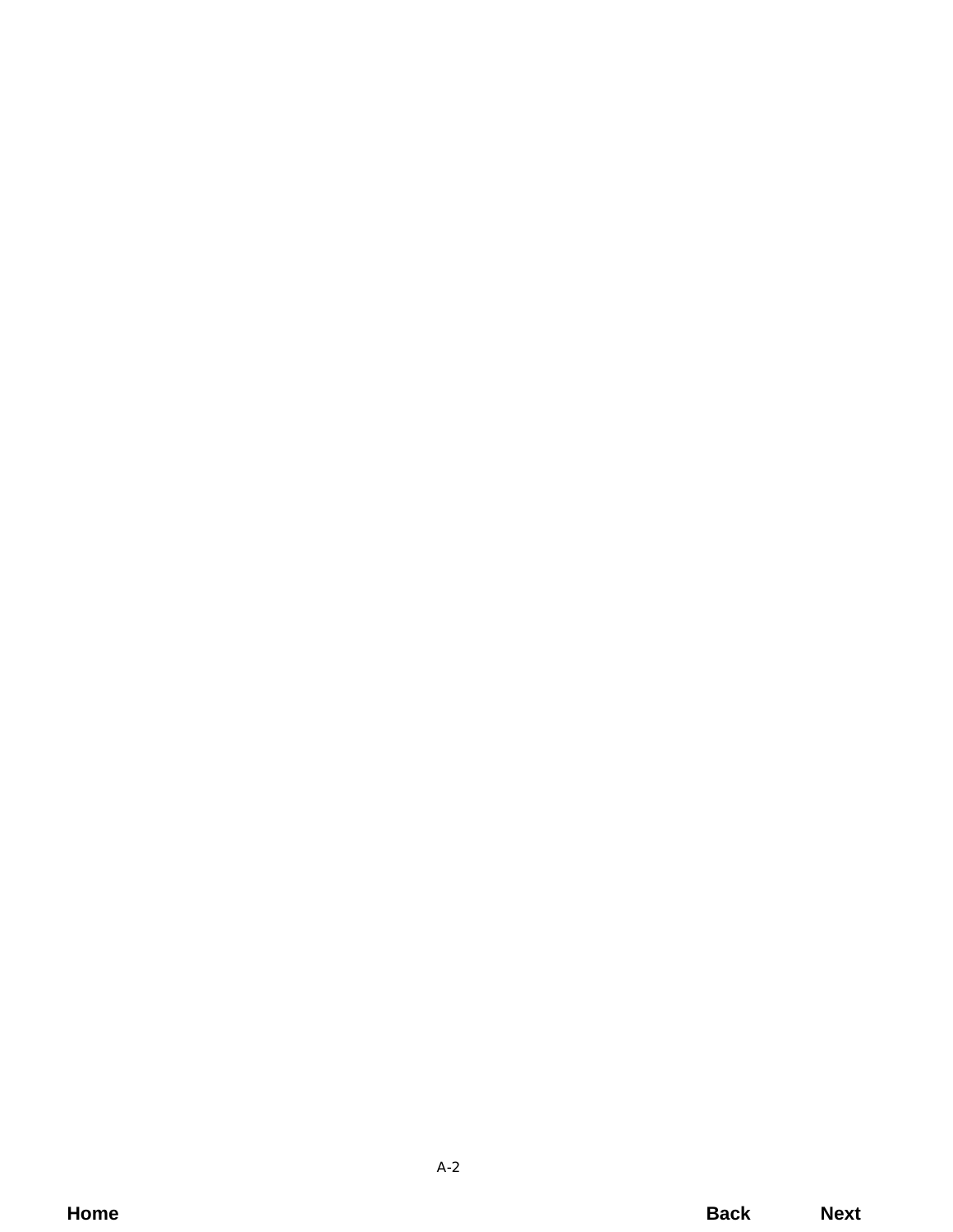# **Appendix A**

## <span id="page-2-0"></span>**Annexation of Territory**

[Reserved]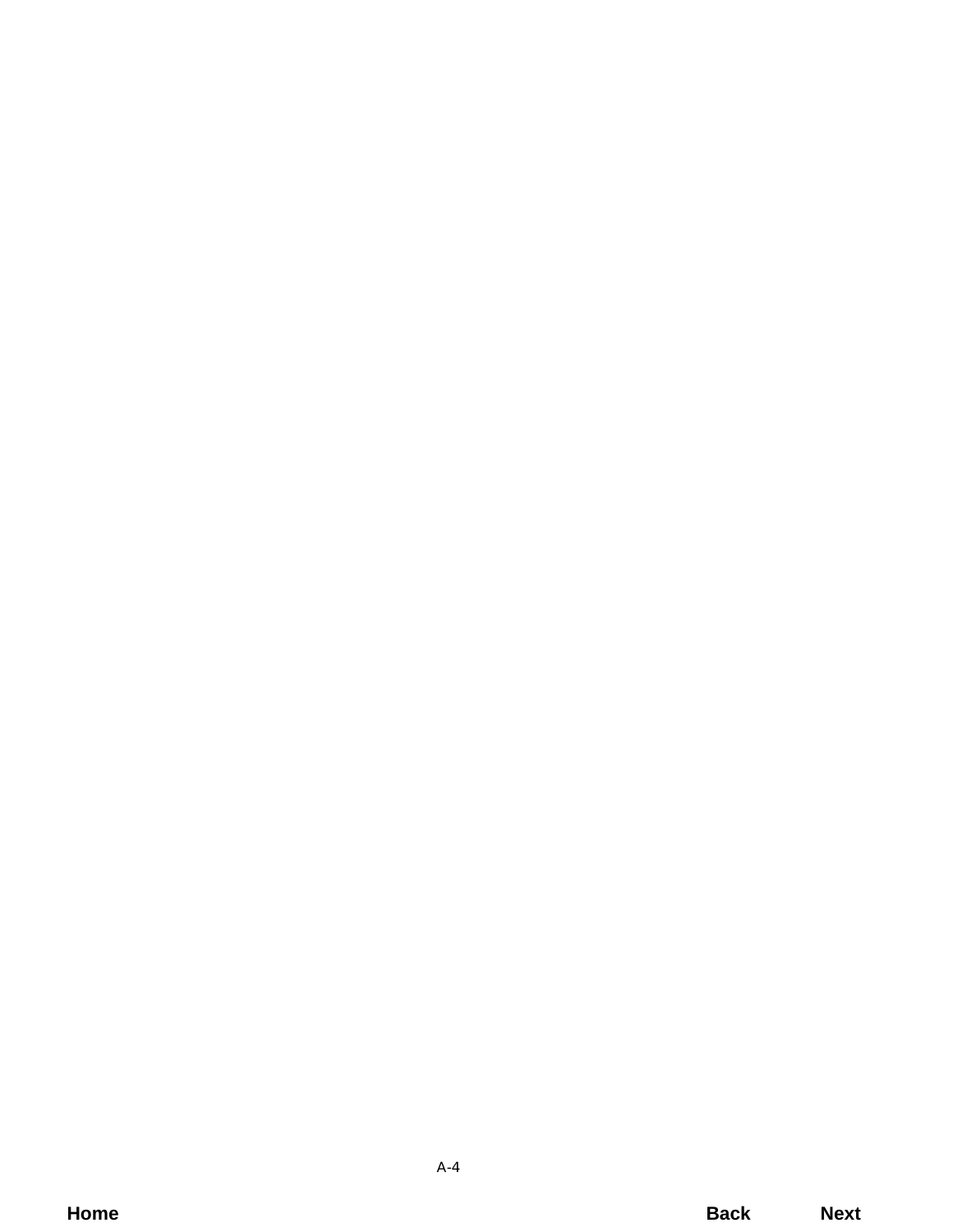# **Appendix B**

### **Debt and Bond Issues**

<span id="page-4-0"></span>

| Ord./Res.   | Date       | Description                                                                                                                                                                                                                                                                                                                                                                                                                                                                                                                                                                                                                                                                                                                        |
|-------------|------------|------------------------------------------------------------------------------------------------------------------------------------------------------------------------------------------------------------------------------------------------------------------------------------------------------------------------------------------------------------------------------------------------------------------------------------------------------------------------------------------------------------------------------------------------------------------------------------------------------------------------------------------------------------------------------------------------------------------------------------|
| Ord. 2-1936 | 10/2/1936  | Bonded indebtedness of \$30,000 for sewers                                                                                                                                                                                                                                                                                                                                                                                                                                                                                                                                                                                                                                                                                         |
| Ord. 3-1937 | $-/-/1937$ | Bonded indebtedness of \$30,000 for sewers                                                                                                                                                                                                                                                                                                                                                                                                                                                                                                                                                                                                                                                                                         |
| Ord. 2-1968 | $-/-/-$    | Bonded indebtedness of \$5,000                                                                                                                                                                                                                                                                                                                                                                                                                                                                                                                                                                                                                                                                                                     |
| Ord. 4-1968 | $-/-/-$    | Bonded indebtedness of \$5,000                                                                                                                                                                                                                                                                                                                                                                                                                                                                                                                                                                                                                                                                                                     |
| Ord. 6-1968 | $-/-/-$    | Bonded indebtedness for sewers                                                                                                                                                                                                                                                                                                                                                                                                                                                                                                                                                                                                                                                                                                     |
| Ord. 3-1969 | 6/16/1969  | Bonded indebtedness of \$50,000                                                                                                                                                                                                                                                                                                                                                                                                                                                                                                                                                                                                                                                                                                    |
| Ord. 6-1969 | 10/13/1969 | Bonded indebtedness                                                                                                                                                                                                                                                                                                                                                                                                                                                                                                                                                                                                                                                                                                                |
| Ord. 3-1999 | 6/17/1999  | Increasing the debt of the Borough in the amount of \$300,000 for<br>the purpose of providing fund for a capital project                                                                                                                                                                                                                                                                                                                                                                                                                                                                                                                                                                                                           |
| Ord. 4-2007 | 11/19/2007 | Providing for increasing the debt of the Borough of Clarks Green in<br>the amount of \$400,000 without the assent of electors for the<br>purpose of providing funds for a capital project, repair and<br>replacement of sanitary sewers and storm sewers in the 200 and<br>300 blocks of Grayson Drive.                                                                                                                                                                                                                                                                                                                                                                                                                            |
| Ord. 3-2013 | 2/20/2013  | Declaring that the execution by the Borough of a guaranty<br>agreement between the Borough and Pennsylvania<br>Infrastructure Investment Authority ("Pennvest"), whereby the<br>Borough will guaranty to Pennvest the payment of 9.48% of the<br>full amount of principal of and interest on the debt obligation of<br>Abington Regional Waste Authority ("ARWA") to Pennvest in<br>connection with ARWA's project for the expansion of its<br>wastewater treatment facilities (the "ARWA Project") is in the<br>interest of the Borough; stating that the debt is to be lease rental<br>debt as defined in the Pennsylvania Local Government Unit Debt<br>Act, 53 Pa., Cons. Stat. §8001 et seq., as amended (the "Debt<br>Act"). |
| Ord. 4-2013 | 2/20/2013  | Approving a certain Capital Improvement Project and the<br>financing thereof, briefly describing the same and setting forth<br>the realistic estimated useful life thereof; stating the aggregate<br>principal amount of guaranteed sewer revenue notes to be issued<br>by the Abington Regional Wastewater Authority (the "Authority")<br>to be secured by certain guaranty agreement described herein<br>and stating that the debt is to be incurred as lease rental debt as<br>defined in the Pennsylvania Local Government Unit Debt Act, 53<br>Pa.Cons. Stat. §8001 et seq., as amended (the "Debt Act").                                                                                                                     |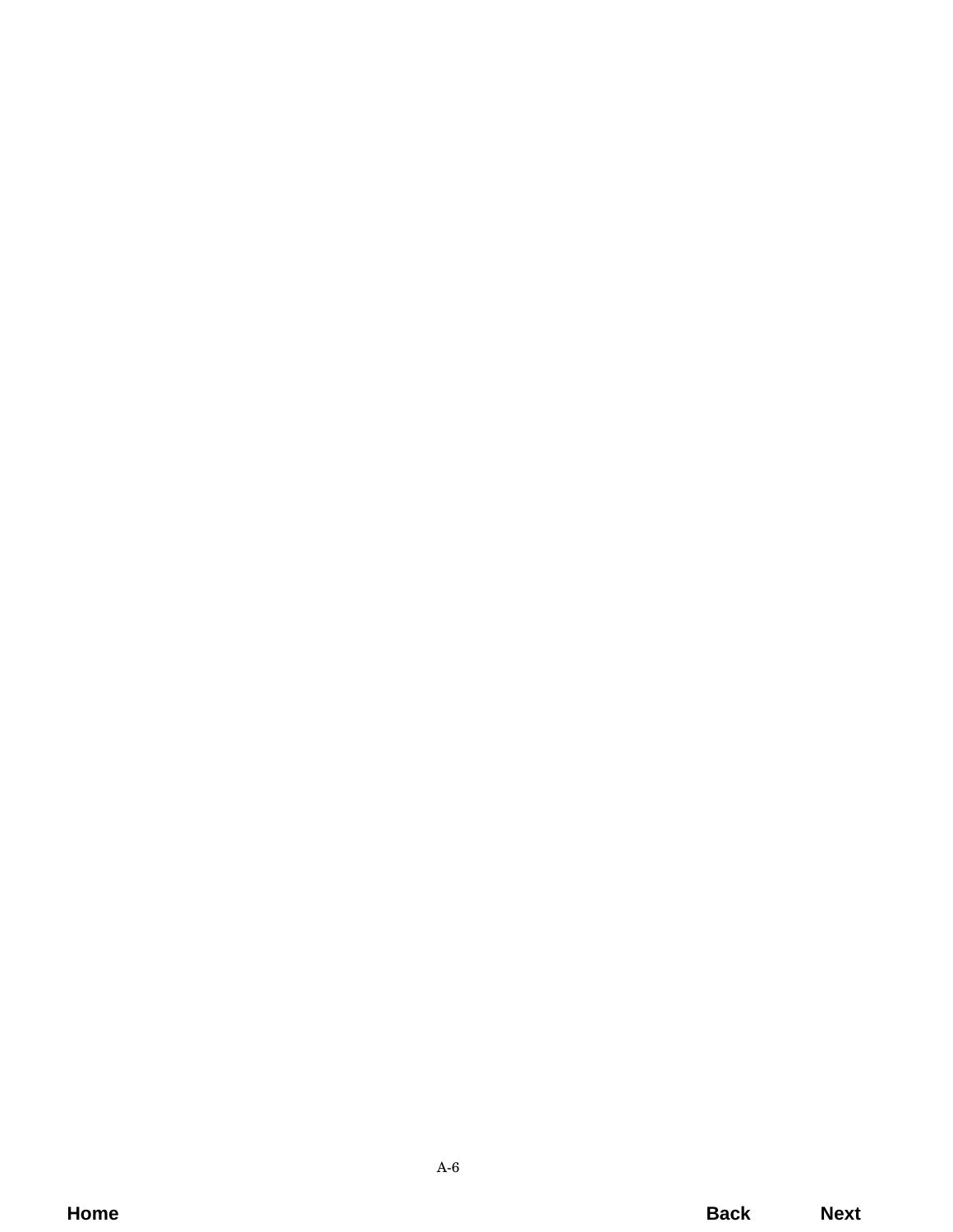## **Appendix C**

### **Franchises and Services**

<span id="page-6-0"></span>

| Ord./Res.   | Date         | Subject                                                                                                                                            |
|-------------|--------------|----------------------------------------------------------------------------------------------------------------------------------------------------|
| Ord. 1-1915 | 5/1/1915     | Authorizing contract w/ Abington Electric Co. for streetlights                                                                                     |
| Ord. 1-1927 | 3/7/1927     | Franchise to Hyde Park Gas Company to manufacture, supply<br>and sell gas                                                                          |
| Ord. 1-1937 | 4/8/1937     | Authorizing Commonwealth Telephone Co. to occupy the row of<br>Borough streets, alleys, etc.                                                       |
| Ord. 2-1940 | $-/-/-$      | Amending Ord. 1-1937 by authorizing Commonwealth Telephone<br>Co. to occupy the row of Borough streets, alleys, etc.                               |
| Ord. 3-1949 | 11/14/1949   | Granting row to Abington Electric Co. in streets, roads, lanes,<br>alleys, etc.                                                                    |
| Ord. 5-1955 | 12/12/1955   | Granting agreement with Scranton Electric Co. for street lighting                                                                                  |
| Ord. 5-1968 | 8/12/1968    | Granting agreement with N.E. Cable TV franchise                                                                                                    |
| Ord. 5-1970 | $-/-/-$      | Granting agreement with Commonwealth Telephone Company                                                                                             |
| Ord. 3-1976 | 4/26/1976    | Granting agreement with Northeastern Pennsylvania TV Cable                                                                                         |
| Ord. 4-1979 | 12/20/1979   | Authorizing police protection contract with Clarks Summit                                                                                          |
| Ord. 2-1990 | $-/-/-$ ---- | Renewal CATV franchise to Northeast Cable TV                                                                                                       |
| Ord. 3-2004 | 6/14/2004    | Authorizing execution of a Cable Franchise Agreement between the<br>Borough and Chelsea Communications, LLC D/B/A Adelphia Cable<br>Communications |
| Ord. 4-2014 | 10/15/2014   | Authorizing execution of a cable franchise agreement between the<br>Borough and Comcast of Colorado/Pennsylvania/West Virginia,<br>LLC.            |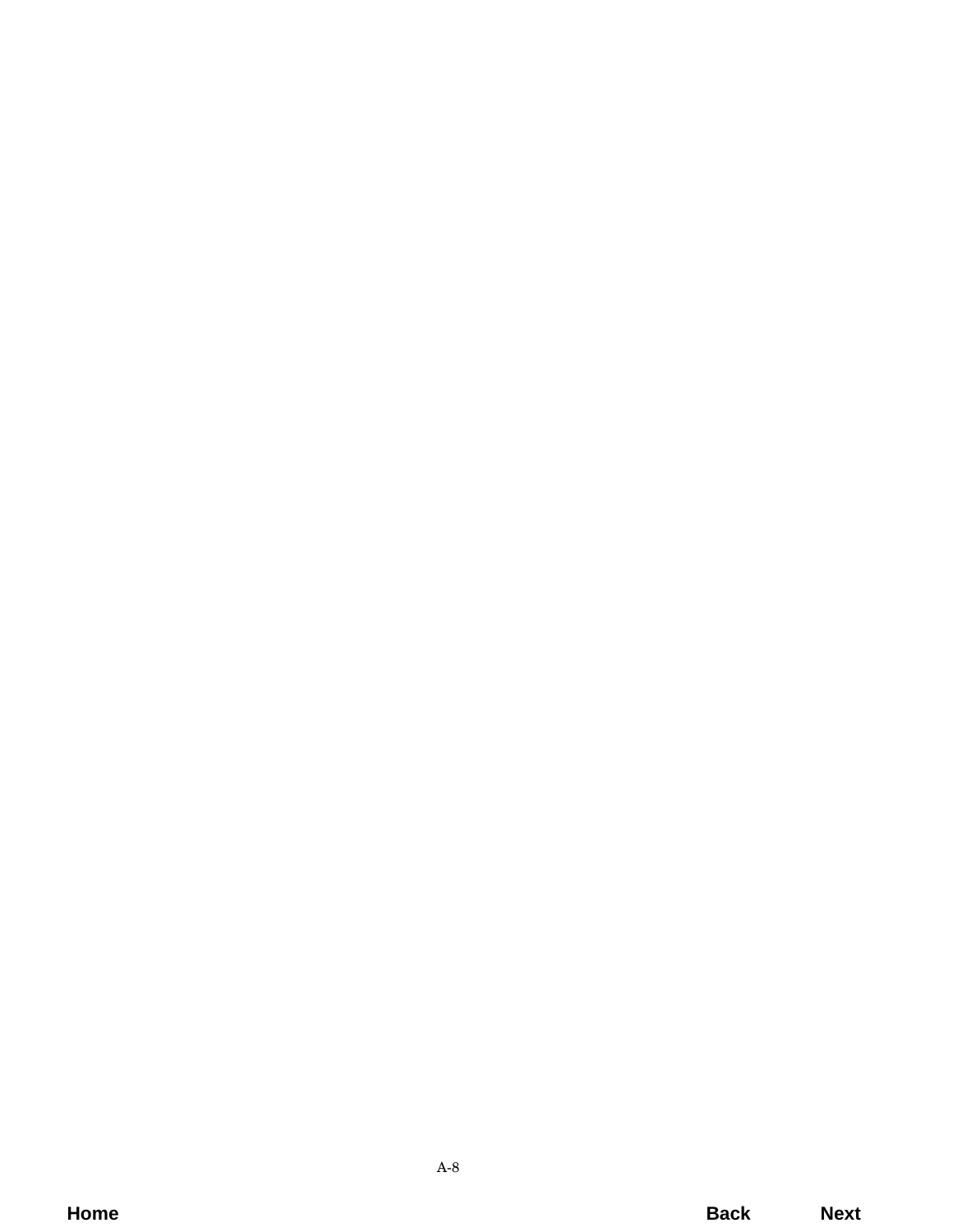## **Appendix D**

### **Governmental and Intergovernmental Affairs**

<span id="page-8-0"></span>

| Ord./Res.   | Date              | Subject                                                                                                                                                                                                                                                                                                       |
|-------------|-------------------|---------------------------------------------------------------------------------------------------------------------------------------------------------------------------------------------------------------------------------------------------------------------------------------------------------------|
| Ord. 1-1931 | 4/6/1931          | Building regulations; building permit                                                                                                                                                                                                                                                                         |
| Ord. 2-1931 | 7/16/1931         | Providing for the acquisition by Borough jointly with Clarks<br>Summit by lease from the Clarks Summit and Clarks Green<br>School District of a parcel of land for use as a playground, and<br>providing for the improvement and maintenance of same jointly by<br>Borough, Clarks Summit and School District |
| Ord. 1-1932 | 3/14/1932         | Requiring permit for digging up street                                                                                                                                                                                                                                                                        |
| Ord. 2-1932 | 5/2/1932          | Requiring approval of building plans and issuance of a building<br>permit before construction of a building in the Borough                                                                                                                                                                                    |
| Ord. 3-1932 | 5/23/1932         | Providing for the acquisition and purchase of a parcel of land now<br>owned by Carrie A. Robinson, abutting upon Great Bend<br>Turnpike, for use as a municipal building                                                                                                                                      |
| Ord. 1-1934 | 9/17/1934         | Petitioning for County aid for a part of the Philadelphia and Great<br>Bend Turnpike                                                                                                                                                                                                                          |
| Ord. 2-1937 | $-/-/1937$        | Adopting a system of sanitary sewers and authorizing construction                                                                                                                                                                                                                                             |
| Ord. 1-1938 | 8/15/1938         | Amending §I of Ord. 2-1937, adopting a system of sanitary sewers                                                                                                                                                                                                                                              |
| Ord. 3-1938 | 10/13/1938        | Designating and defining the dimensions of lots made assessable<br>for the cost of constructing a system of Borough sewers as<br>authorized by Ord. 2-1937                                                                                                                                                    |
| Ord. 4-1948 | $-/-/-$           | Building regulations                                                                                                                                                                                                                                                                                          |
| Ord. 3-1955 | 8/8/1955          | Authorizing the extension of Social Security to Borough employees                                                                                                                                                                                                                                             |
| Ord. 1-1974 | $-/-/-$           | Set annual salaries                                                                                                                                                                                                                                                                                           |
| Ord. 3-1974 | $-/-/-$           | <b>Police Pension Fund</b>                                                                                                                                                                                                                                                                                    |
| Ord. 1-1976 | 2/9/1976          | Authorizing a Cooperative Police Service Agreement with the<br>Borough of Clarks Summit and the Township of South Abington                                                                                                                                                                                    |
| Ord. 2-1976 | $-/-/----$        | Creating a police department for the Borough                                                                                                                                                                                                                                                                  |
| Ord. 7-1976 | 7/12/1976         | Authorizing the Lackawanna County Council of Governments to act<br>as administrative agent of the joint purchasing program                                                                                                                                                                                    |
| Ord. 9-1977 | 12/26/1977        | Authorizing the distribution of earned income taxes                                                                                                                                                                                                                                                           |
| Ord. 1-1979 | 8/13/1979         | Authorizing a Cooperative Police Service Agreement with the<br>Township of Newton                                                                                                                                                                                                                             |
| Ord. 5-1980 | 7/28/1980         | Termination of authorization of Clarks Green Fire Company to<br>respond                                                                                                                                                                                                                                       |
| Res. 1-1985 | 3/11/1985         | Authorizing an agreement with the Township of South Abington to<br>provide police protection for the Borough of Clarks Green                                                                                                                                                                                  |
| Ord. 6-1996 | $-\frac{1996}{5}$ | Authorizing participation in Pennsylvania Treasurer's invest<br>program for local governments (INVEST)                                                                                                                                                                                                        |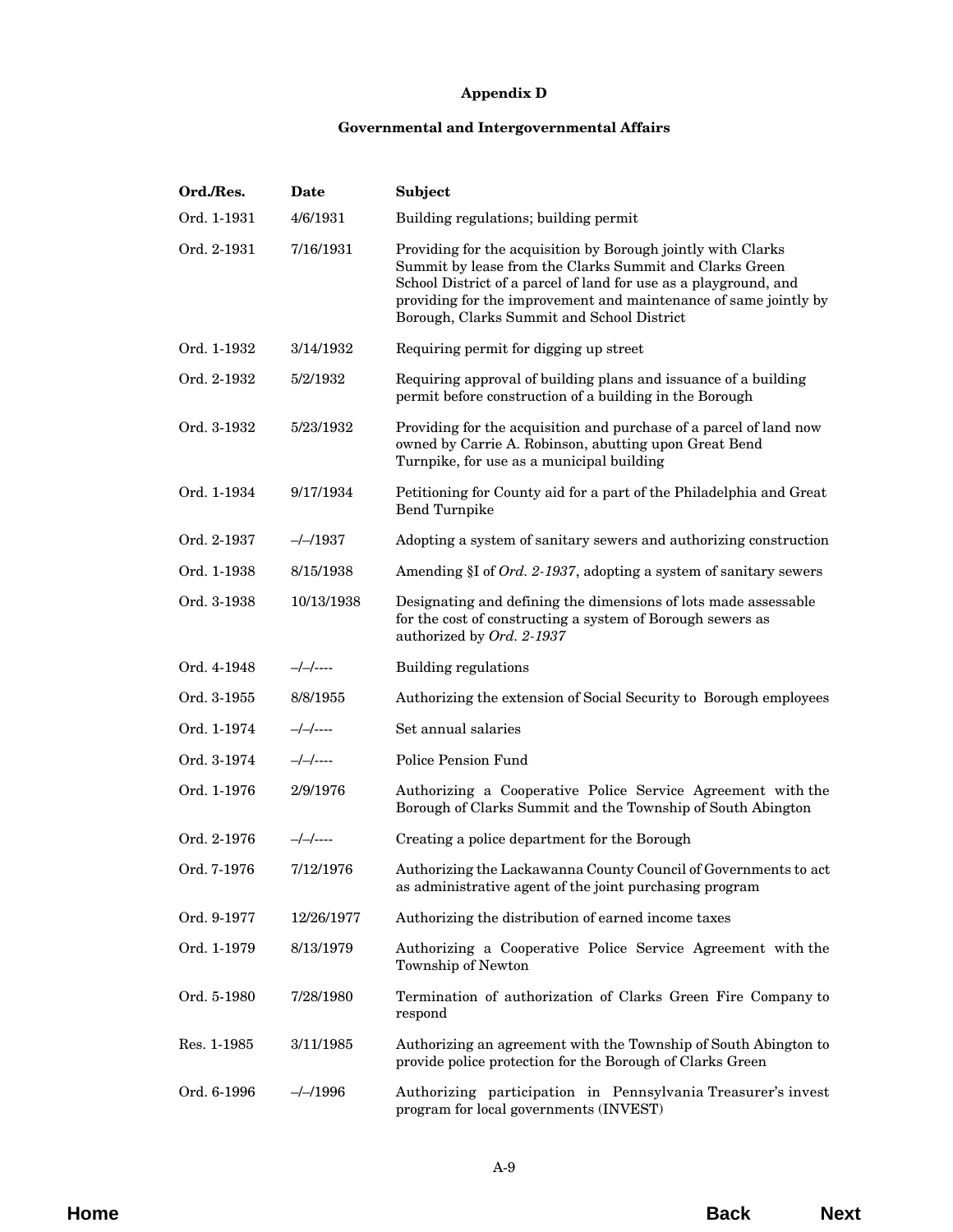| Ord./Res.   | Date      | <b>Subject</b>                                                                                                                                                                                                                                                                                                                                                                                                                 |
|-------------|-----------|--------------------------------------------------------------------------------------------------------------------------------------------------------------------------------------------------------------------------------------------------------------------------------------------------------------------------------------------------------------------------------------------------------------------------------|
| Ord. 3-2008 | 4/14/2008 | Providing for the approval of an agreement of intergovernmental<br>cooperation for the purpose of multi-municipal comprehensive<br>planning by the Borough of Clarks Green and the municipalities of<br>Abington Township, Clarks Summit Borough, Dalton Borough,<br>Dunmore Borough, Glenburn Township, Newton Township, North<br>Abington Township, City of Scranton, South Abington Township and<br>West Abington Township. |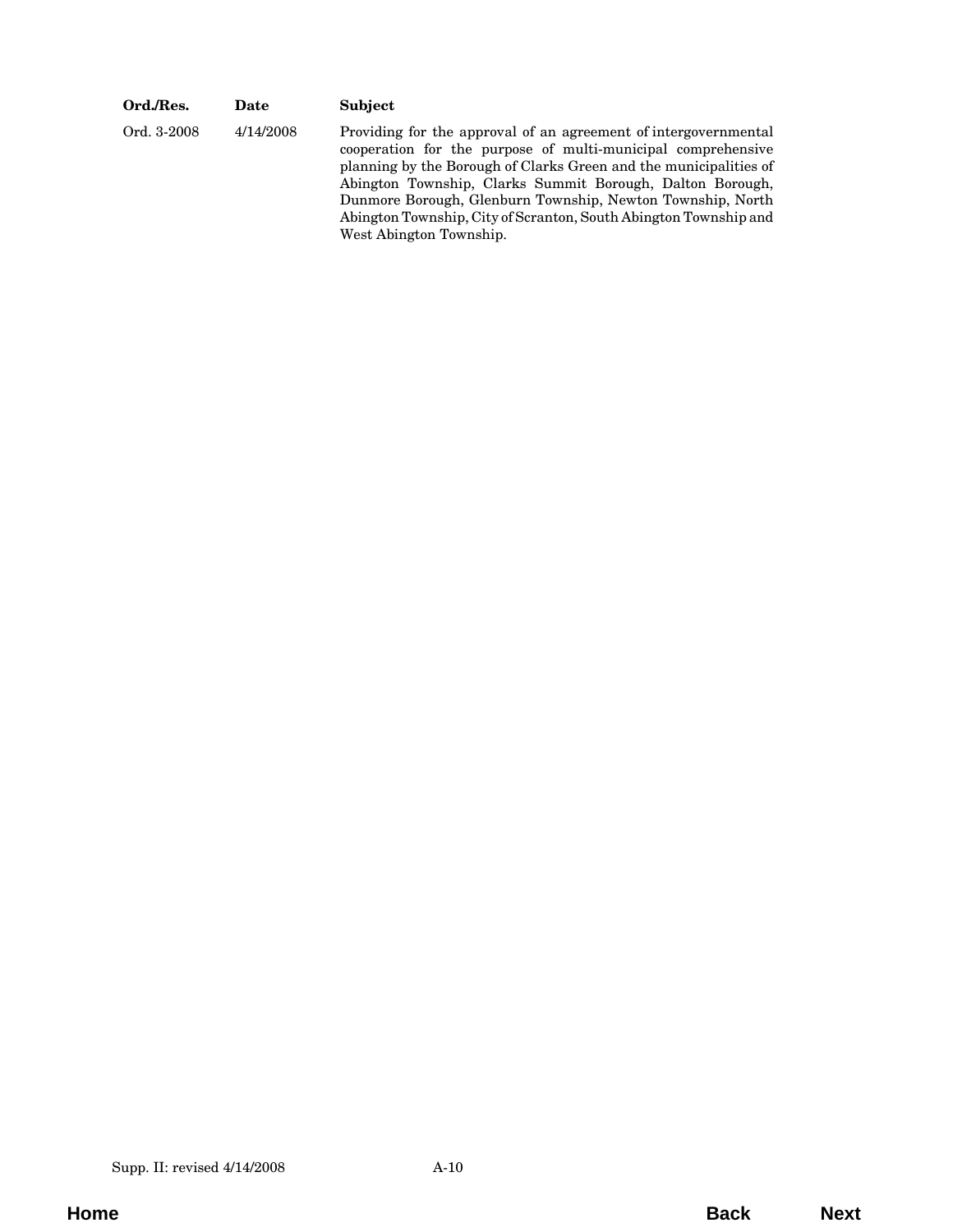# **Appendix E**

# <span id="page-10-0"></span>**Plan Approval**

[Reserved]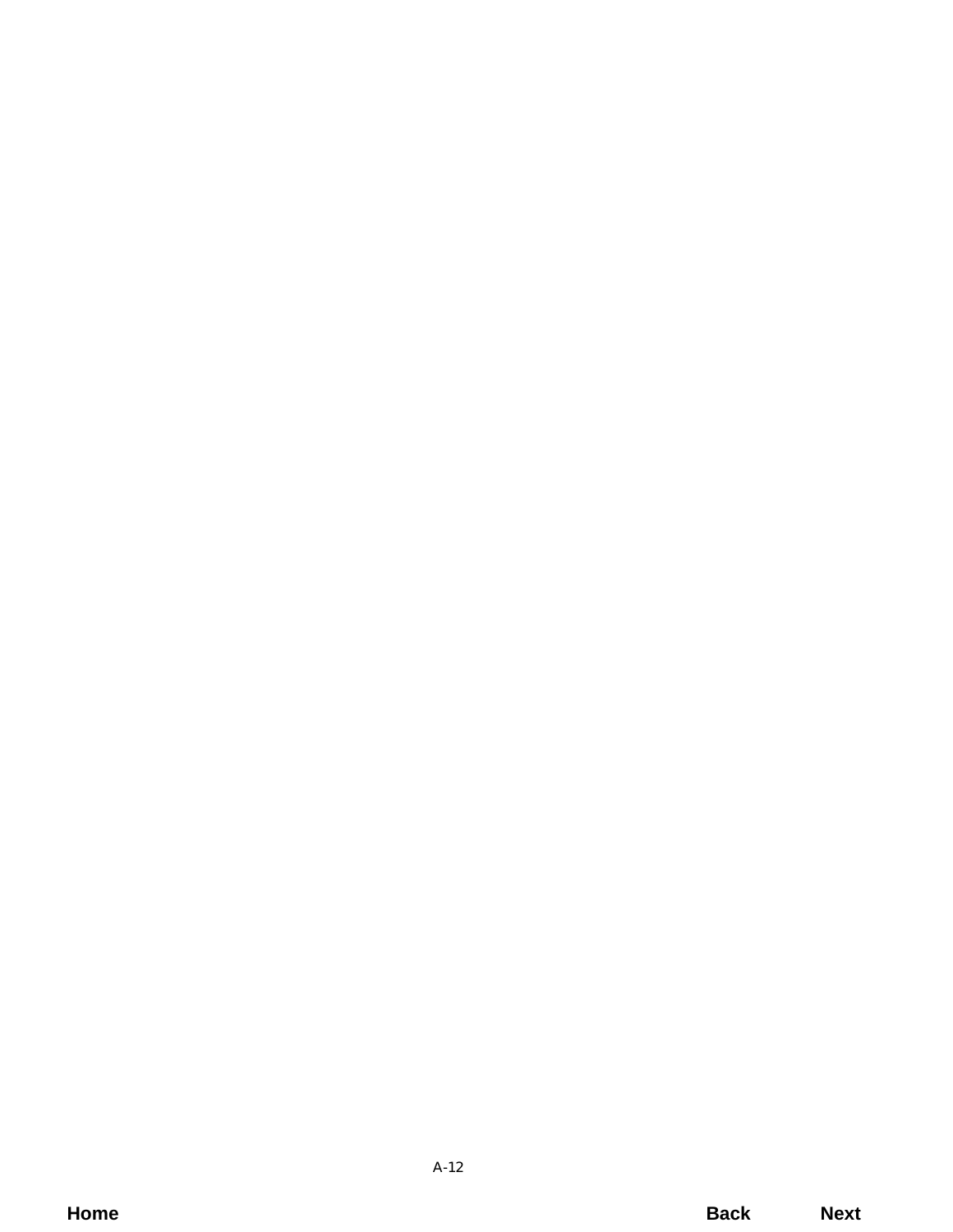# **Appendix F**

## **Public Property**

<span id="page-12-0"></span>

| Ord./Res. | Date | <b>Subject</b> |
|-----------|------|----------------|
|           |      |                |

Ord. 1-1970 –/-/---- Land condemned for use as a public road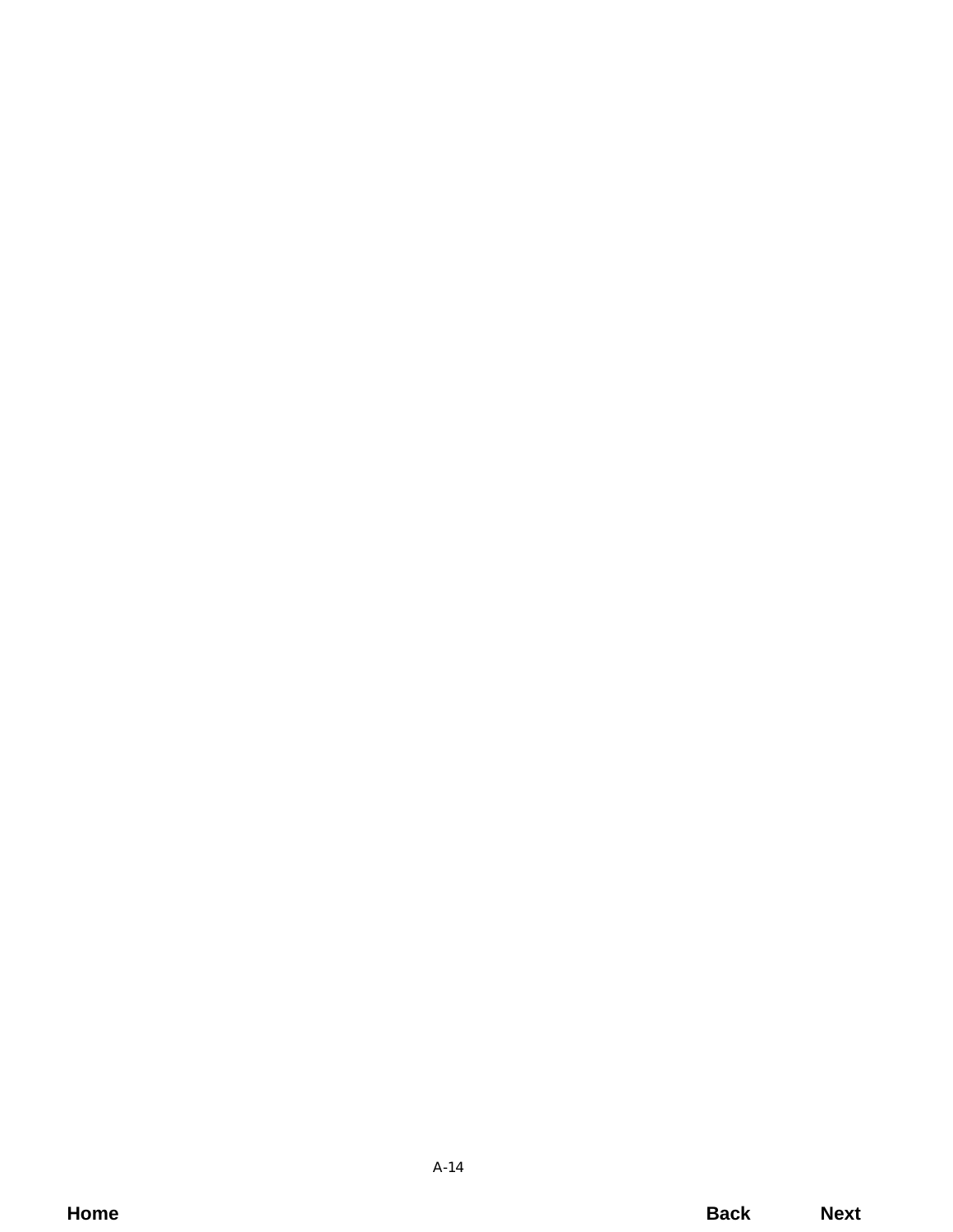# **Appendix G**

### **Sewers**

<span id="page-14-0"></span>

| Ord./Res.   | Date       | <b>Subject</b>                                                                                                                                                                       |
|-------------|------------|--------------------------------------------------------------------------------------------------------------------------------------------------------------------------------------|
| Ord. 2-1934 | 9/28/1934  | Requiring all public service companies on part of the Philadelphia<br>and Great Bend Turnpike to place all necessary underground<br>pipes and conduits and to make sewer connections |
| Ord. 2-1969 | 5/26/1969  | Condemning easement for "Sewer Extension through College<br>Park."                                                                                                                   |
| Ord. 5-1979 | 12/20/1979 | Imposing sewer rentals or charges on Clarks Green residents                                                                                                                          |
| Ord. 1-1981 | $-/-/--$   | Imposing sewer rentals or charges on Clarks Green residents                                                                                                                          |
| Ord. 2-1985 | $-/-/----$ | Imposing sewer rentals or charges on Clarks Green residents                                                                                                                          |
| Ord. 3-1986 | $-/-/--$   | Increasing sewer rentals fees                                                                                                                                                        |
| Ord. 7-1987 | $-/-/----$ | <b>Joint Sewer Authority Treatment Agreement</b>                                                                                                                                     |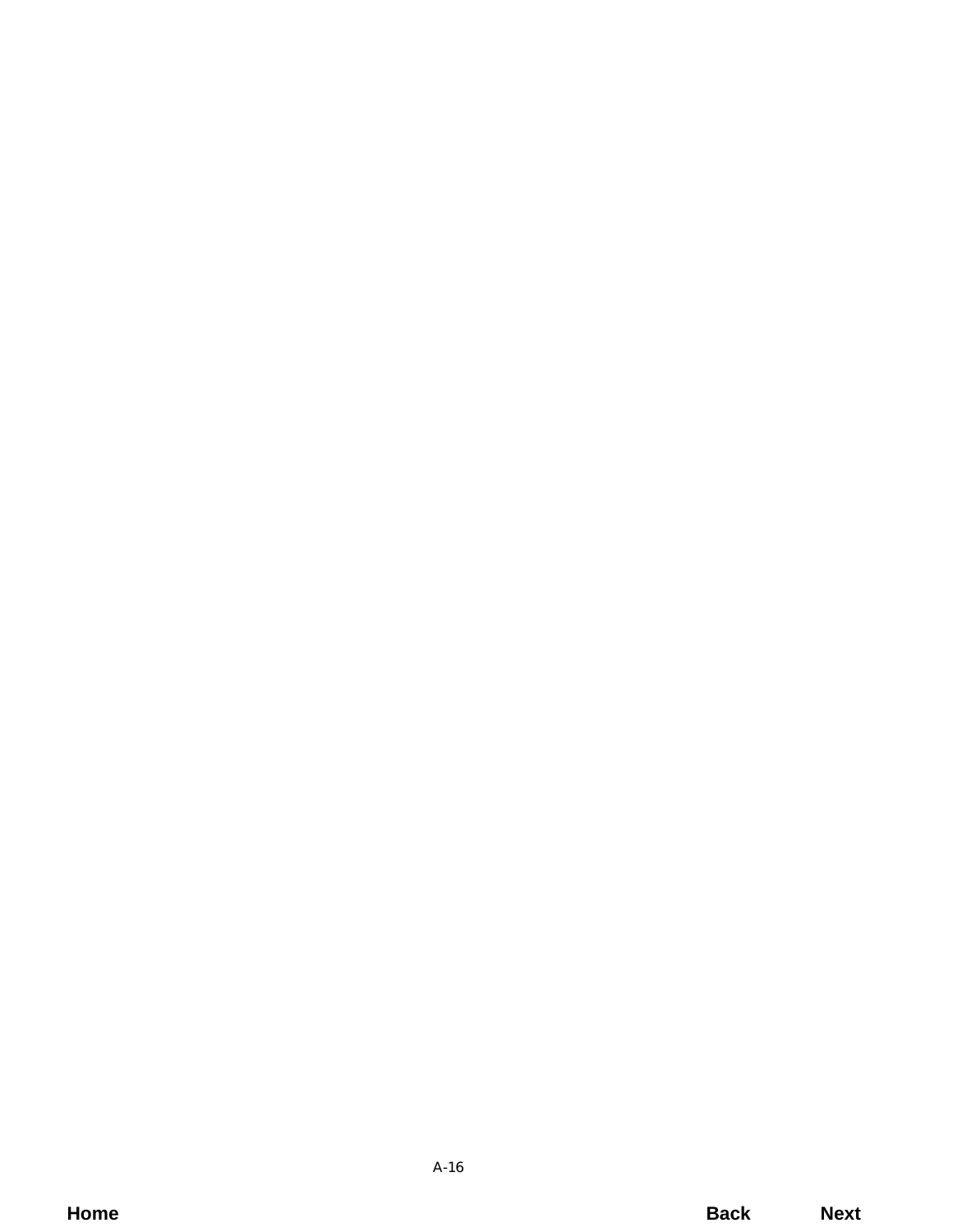# **Appendix H**

### **Streets and Sidewalks**

This appendix contains an alphabetical listing of streets; and, under each street, a listing of all ordained activities.

<span id="page-16-0"></span>

| <b>Name</b>              | <b>Activity</b>       | <b>Location</b>                                                                                                                                                                                                                                                                | Ord./Res.   | Date       |
|--------------------------|-----------------------|--------------------------------------------------------------------------------------------------------------------------------------------------------------------------------------------------------------------------------------------------------------------------------|-------------|------------|
|                          | Adopting              | <b>Official Street Map</b>                                                                                                                                                                                                                                                     | Ord. 4-1938 | 10/25/1938 |
| Abington Road            | Grading               | Establishing from intersection of Tedrick Street and Willow Brook Road, westerly 740<br>ft.; Clark Street from intersection of Clark Street and Willow Brook Road,<br>northwesterly to the intersection of Clark Street and Fairview Road                                      | Ord. 1-1926 | 7/12/1926  |
| Abington Road            | Approving             | Grades, structures appearing on the plan of the Department of Highways showing<br>proposed improvement on and providing for the removal of non-utility structures                                                                                                              | Ord. 2-1945 | 8/10/1945  |
| <b>Belmont Avenue</b>    | Dedicating            | From Brighton Drive to Piazza Drive                                                                                                                                                                                                                                            | Ord. 5-1969 | 9/8/1969   |
| <b>Brighton Drive</b>    | Dedicating            | From Old Orchard Road to Green Briar Drive                                                                                                                                                                                                                                     | Ord. 5-1969 | 9/8/1969   |
| <b>Bucknell Drive</b>    | Accepting             | As public street in College Park Annex.                                                                                                                                                                                                                                        | Ord. 5-1983 | $-/-/----$ |
| <b>Cemetery Street</b>   | Laying out            | Sidewalks from point of intersection of said Cemetery Street with Spring Street to a<br>point where said Cemetery Street is intersected by Abington Road                                                                                                                       | Ord. 1-1930 | 7/7/1930   |
| <b>Clark Street</b>      | Grading and<br>paving | From Fairview Road to Hall Street                                                                                                                                                                                                                                              | Ord. 2-1949 | $-/-/1949$ |
| <b>Clarks Green Road</b> | Laying out            | Sidewalks from Clarks Green Borough line to its intersection with Abington and<br>Glenburn Roads.                                                                                                                                                                              | Ord. 1-1925 | 7/6/1925   |
| <b>Cornell Avenue</b>    | Accepting             | Dedication for public streets certain property heretofore conveyed to the Borough for<br>that purpose consisting (between Princeton Avenue and Harvard Avenue) as<br>designated on the map "College Park Development Re-Allotment," dated 9/11/1973 by<br>George F. Oehler, PE | Ord. 3-1973 | 12/10/1973 |
| <b>Cornell Avenue</b>    | Laying out            | <b>Sidewalks</b>                                                                                                                                                                                                                                                               | Ord. 2-1975 | $-/-/----$ |
| <b>Crest Drive</b>       | Dedicating            | From Short Hill Avenue to Gordon Avenue                                                                                                                                                                                                                                        | Ord. 4-1969 | 8/11/1969  |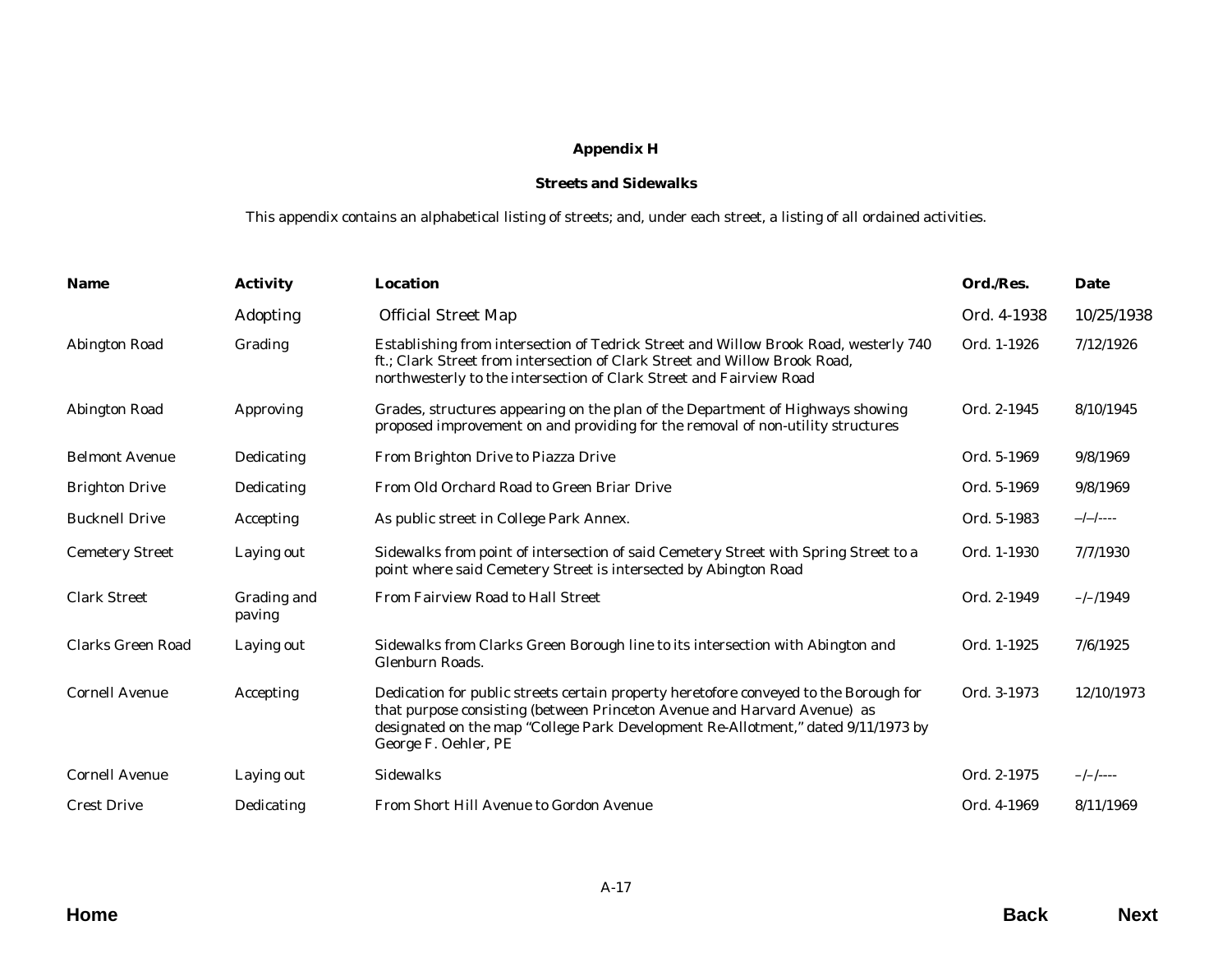| <b>Name</b>              | <b>Activity</b>       | Location                                                                                                                                                                                                                                                                       | Ord./Res.   | Date       |
|--------------------------|-----------------------|--------------------------------------------------------------------------------------------------------------------------------------------------------------------------------------------------------------------------------------------------------------------------------|-------------|------------|
| Evans Street             | Grading and<br>paving | From Venard to Armstrong                                                                                                                                                                                                                                                       | Ord. 2-1949 | $-/-/1949$ |
| <b>Fairview Road</b>     | Approving             | Lines, grades, drainage structures                                                                                                                                                                                                                                             | Ord. 1-1936 | 2/18/1936  |
| Glenburn Road            | Laying out            | Sidewalks from point of intersection of said Glenburn Road with Clarks Green Road to<br>a point where said Glenburn Road is intersected by Cemetery Street                                                                                                                     | Ord. 1-1930 | 7/7/1930   |
| Glenburn Road            | Grading and<br>paving | From Abington Road to Main Street                                                                                                                                                                                                                                              | Ord. 2-1947 | $-/-/--$   |
| Glenburn Road            | Grading and<br>paving | A portion of (aka Arlington St.) which forms a boundary between Clarks Summit and<br>Clarks Green Boroughs, jointly with Clarks Summit                                                                                                                                         | Ord. 3-1947 | $-/-/----$ |
| <b>Gordon Drive</b>      | Dedicating            | From Short Hill Avenue to dead end                                                                                                                                                                                                                                             | Ord. 4-1969 | 8/11/1969  |
| <b>East Grove Street</b> | Approving             | Grades, structures appearing on the plan of the Department of Highways showing<br>proposed improvement on and providing for the removal of non-utility structures                                                                                                              | Ord. 2-1945 | 8/10/1945  |
| <b>Grayson Drive</b>     | Dedicating            | From Belmont Avenue to lands of Grayek Development                                                                                                                                                                                                                             | Ord. 5-1969 | 9/8/1969   |
| <b>Green Briar Drive</b> | Dedicating            | From land of Diocese of Scranton to Piazza Drive                                                                                                                                                                                                                               | Ord. 5-1969 | 9/8/1969   |
| <b>Green Street</b>      | Accepting             | <b>Between Clark and Tedrick Streets</b>                                                                                                                                                                                                                                       | Ord. 3-1991 | 3/11/1991  |
| <b>Hall Avenue</b>       | Laying out            | Sidewalks from point of intersection of said Hall Avenue with Abington Road to a point<br>where said Hall Avenue is intersected by Tedrick Street                                                                                                                              | Ord. 1-1930 | 7/7/1930   |
| <b>Hall Avenue</b>       | Grading and<br>paving | A portion of                                                                                                                                                                                                                                                                   | Ord. 2-1948 | $-/-/1948$ |
| <b>Harvard Avenue</b>    | Accepting             | Dedication for public streets certain property heretofore conveyed to the Borough for<br>that purpose consisting (between Princeton Avenue and Harvard Avenue) as<br>designated on the map "College Park Development Re-Allotment," dated 9/11/1973 by<br>George F. Oehler, PE | Ord. 3-1973 | 12/10/1973 |
| <b>Harvard Avenue</b>    | Laying out            | Sidewalks                                                                                                                                                                                                                                                                      | Ord. 2-1975 | $-/-/----$ |
| <b>Highland Avenue</b>   | Grading and<br>paving | A portion of                                                                                                                                                                                                                                                                   | Ord. 2-1948 | $-/-/1948$ |
| <b>Lexington Circle</b>  | Accepting             |                                                                                                                                                                                                                                                                                | Ord. 4-1992 | 9/14/1992  |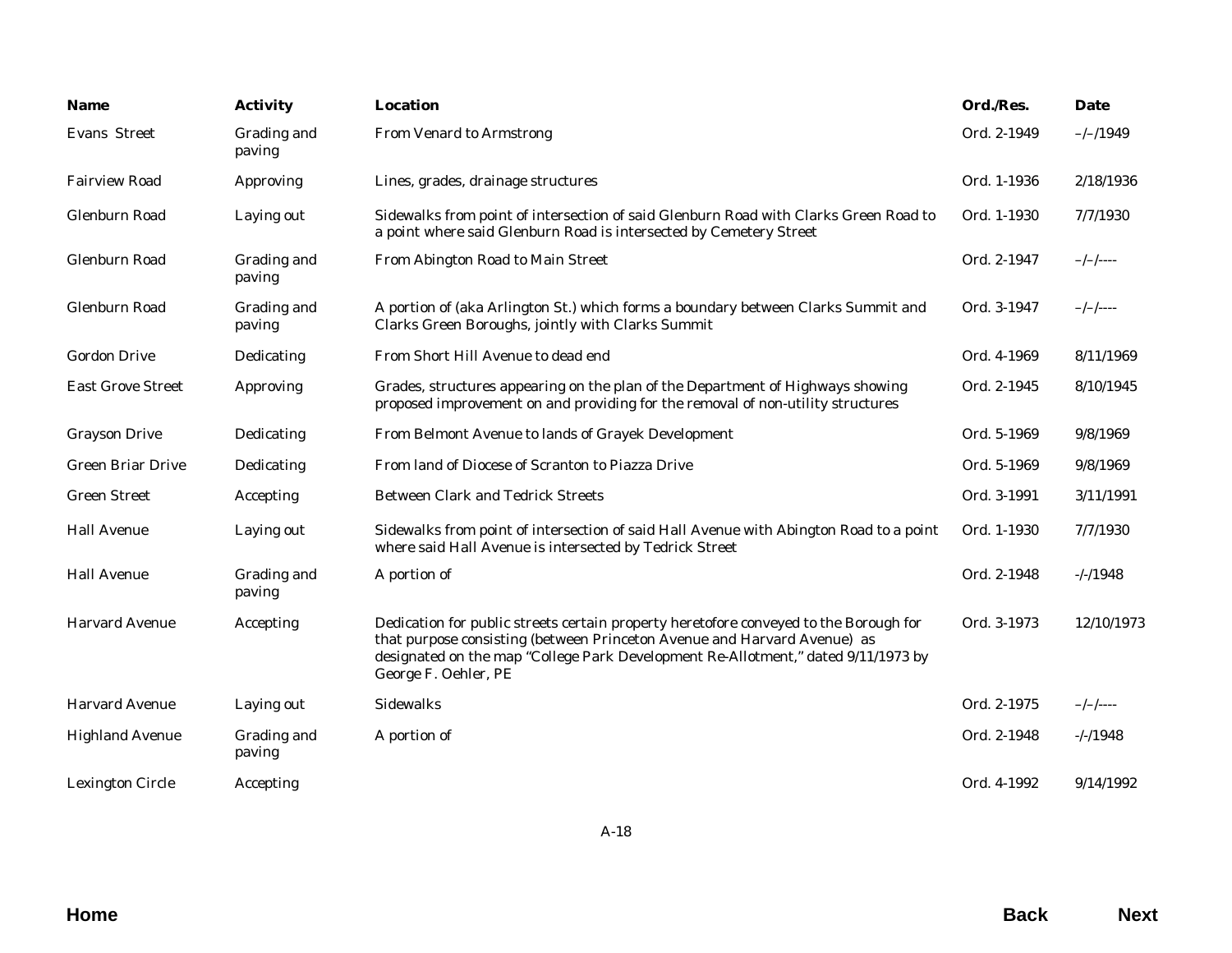| <b>Name</b>              | <b>Activity</b>       | <b>Location</b>                                                                                                                                                                                                                                                                | Ord./Res.   | Date        |
|--------------------------|-----------------------|--------------------------------------------------------------------------------------------------------------------------------------------------------------------------------------------------------------------------------------------------------------------------------|-------------|-------------|
| <b>Main Street</b>       | Grading and<br>paving | Between Clarks Summit and Clarks Green Boroughs, jointly with the Borough of<br>Clarks Summit                                                                                                                                                                                  | Ord. 4-1947 | $-/-/1947$  |
| Maple Street             | Grading and<br>paving | From Abington Road to Spring Street                                                                                                                                                                                                                                            | Ord. 2-1949 | $-/-/1949$  |
| Park Avenue              | Dedicating            | From South Abington Road to Borough line                                                                                                                                                                                                                                       | Ord. 4-1969 | 8/11/1969   |
| Piazza Drive             | Dedicating            | On the northerly side of Belmont Avenue to the southerly side of Green Briar Drive                                                                                                                                                                                             | Ord. 5-1969 | 9/8/1969    |
| Pine View Circle         | Accepting             | Pine View Phase II and certain drainage and sewer facilities                                                                                                                                                                                                                   | Ord. 2-1992 | 7/13/1992   |
| Possum Way               | Accepting             | As a public street fronting on Lots 1, 2, 30 and part of 29 of Green Hills, Phase I; and<br>accepting the sanitary and storm sewer lines and systems for Green Hills, Phase I                                                                                                  | Ord. 4-1988 | 11/14/1988  |
| Possum Way               | Accepting             | Sanitary and storm sewer lines in Green Hills, Phases I and II                                                                                                                                                                                                                 | Ord. 5-1990 | 10/8/1990   |
| <b>Princeton Avenue</b>  | Accepting             | Dedication for public streets certain property heretofore conveyed to the Borough for<br>that purpose consisting (between Princeton Avenue and Harvard Avenue) as<br>designated on the map "College Park Development Re-Allotment," dated 9/11/1973 by<br>George F. Oehler, PE | Ord. 3-1973 | 12/10/1973  |
| <b>Princeton Avenue</b>  | Laying out            | <b>Sidewalks</b>                                                                                                                                                                                                                                                               | Ord. 2-1975 | $-/-/- - -$ |
| Rabbit Run               | Accepting             | Sanitary and storm sewer lines in Green Hills, Phases I and II                                                                                                                                                                                                                 | Ord. 5-1990 | 10/8/1990   |
| Rabbit Run               | Accepting             | Pine View Phase II and certain drainage and sewer facilities                                                                                                                                                                                                                   | Ord. 2-1992 | 7/13/1992   |
| Short Hill Avenue        | Dedicating            | From Abington Road to dead end                                                                                                                                                                                                                                                 | Ord. 4-1969 | 8/11/1969   |
| <b>Short Hill Avenue</b> | Dedicating            | <b>Extension of Short Hill Avenue</b>                                                                                                                                                                                                                                          | Ord. 4-1969 | 8/11/1969   |
| <b>Spring Street</b>     | Laying out            | Sidewalks from point of intersection of said Spring Street with Clarks Green Road to a<br>point where said Spring Street is intersected by Cemetery Street                                                                                                                     | Ord. 1-1930 | 7/7/1930    |
| <b>Spring Street</b>     | Grading and<br>paving | A portion of                                                                                                                                                                                                                                                                   | Ord. 2-1948 | $-/-/1948$  |
| Squirrel Run             | Accepting             | As a public street from Fairview Road and fronting on lots 9, 10, 11, 8 and 34 of Green<br>Hills, Phase I; and accepting the sanitary and storm sewer lines and systems for Green<br>Hills, Phase I                                                                            | Ord. 4-1988 | 11/14/1988  |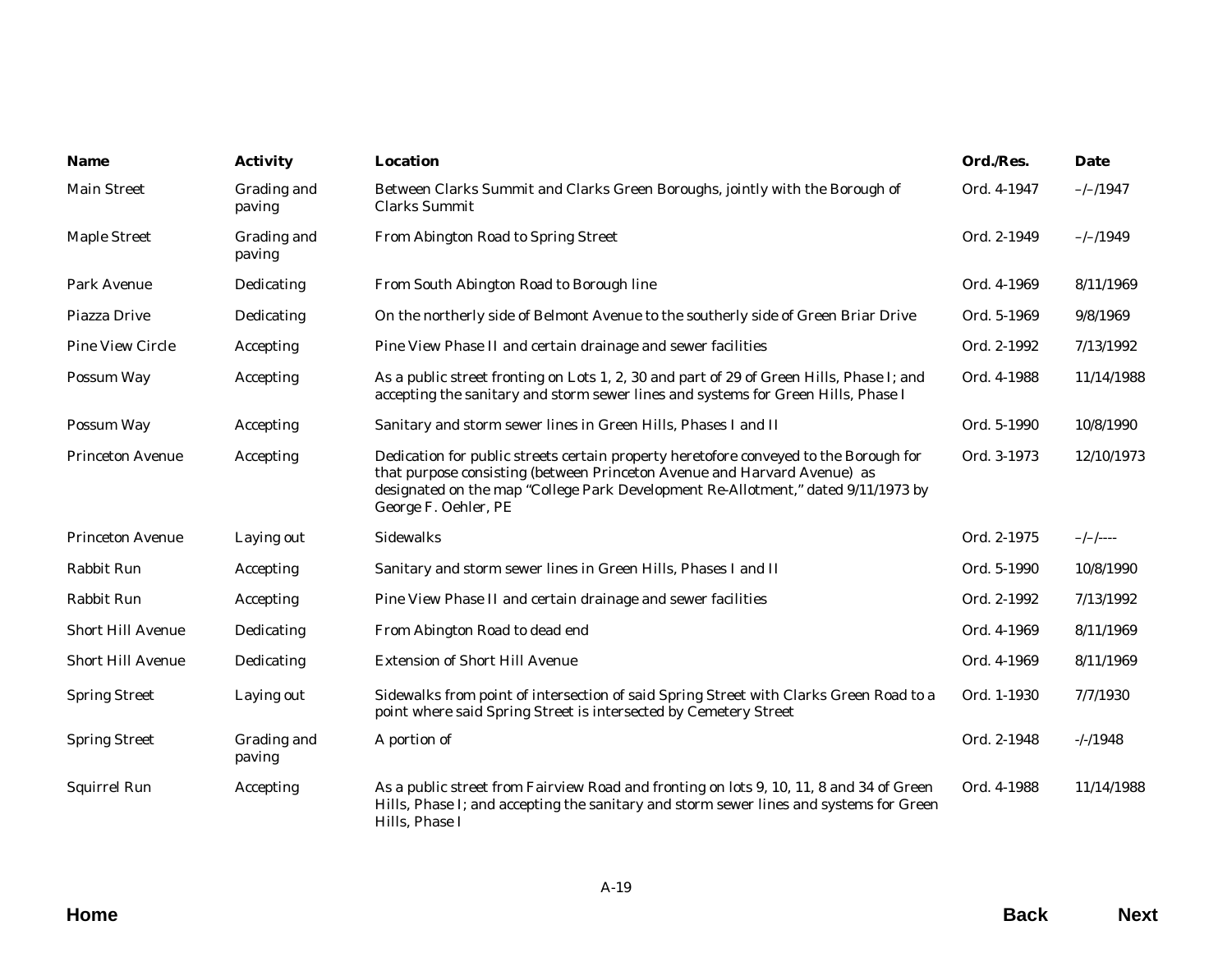| <b>Name</b>           | <b>Activity</b>       | <b>Location</b>                                                                                                                                                                                                                                                                | Ord./Res.   | Date       |
|-----------------------|-----------------------|--------------------------------------------------------------------------------------------------------------------------------------------------------------------------------------------------------------------------------------------------------------------------------|-------------|------------|
| Squirrel Run          | Accepting             | Sanitary and storm sewer lines in Green Hills, Phases I and II                                                                                                                                                                                                                 | Ord. 5-1990 | 10/8/1990  |
| <b>Tedrick Street</b> | Grading and<br>paving | A portion of                                                                                                                                                                                                                                                                   | Ord. 2-1948 | $-/-/1948$ |
| <b>Tedrick Street</b> | Grading               | Establishing from intersection of Tedrick Street and Willow Brook Road, westerly 740<br>ft.; Clark Street from intersection of Clark Street and Willow Brook Road,<br>northwesterly to the intersection of Clark Street and Fairview Road                                      | Ord. 1-1926 | 7/12/1926  |
| <b>Tedrick Street</b> | Laying out            | Sidewalks from point of intersection of said Tedrick Street with Willow Brook Road to<br>a point where said Tedrick Street is intersected by Hall Avenue                                                                                                                       | Ord. 1-1930 | 7/7/1930   |
| <b>Tedrick Street</b> | Grading and<br>paving | From Hall North to end of Street                                                                                                                                                                                                                                               | Ord. 2-1949 | $-/-/1949$ |
| <b>Vassar Avenue</b>  | Grading and<br>paving | A portion of                                                                                                                                                                                                                                                                   | Ord. 2-1948 | $-/-/1948$ |
| Vassar Avenue         | Accepting             | Dedication for public streets certain property heretofore conveyed to the Borough for<br>that purpose consisting (between Princeton Avenue and Harvard Avenue) as<br>designated on the map "College Park Development Re-Allotment," dated 9/11/1973 by<br>George F. Oehler, PE | Ord. 3-1973 | 12/10/1973 |
| Vassar Avenue         | Laying out            | <b>Sidewalks</b>                                                                                                                                                                                                                                                               | Ord. 2-1975 | $-/-/----$ |
| Yale Blvd             | Accepting             | Dedication for public streets certain property heretofore conveyed to the Borough for<br>that purpose consisting (between Princeton Avenue and Harvard Avenue) as<br>designated on the map "College Park Development Re-Allotment," dated 9/11/1973 by<br>George F. Oehler, PE | Ord. 3-1973 | 12/10/1973 |
| Yale Blvd             | Laying out            | Sidewalks from Cornell Avenue to Vassar Avenue                                                                                                                                                                                                                                 | Ord. 2-1975 | $-/-/----$ |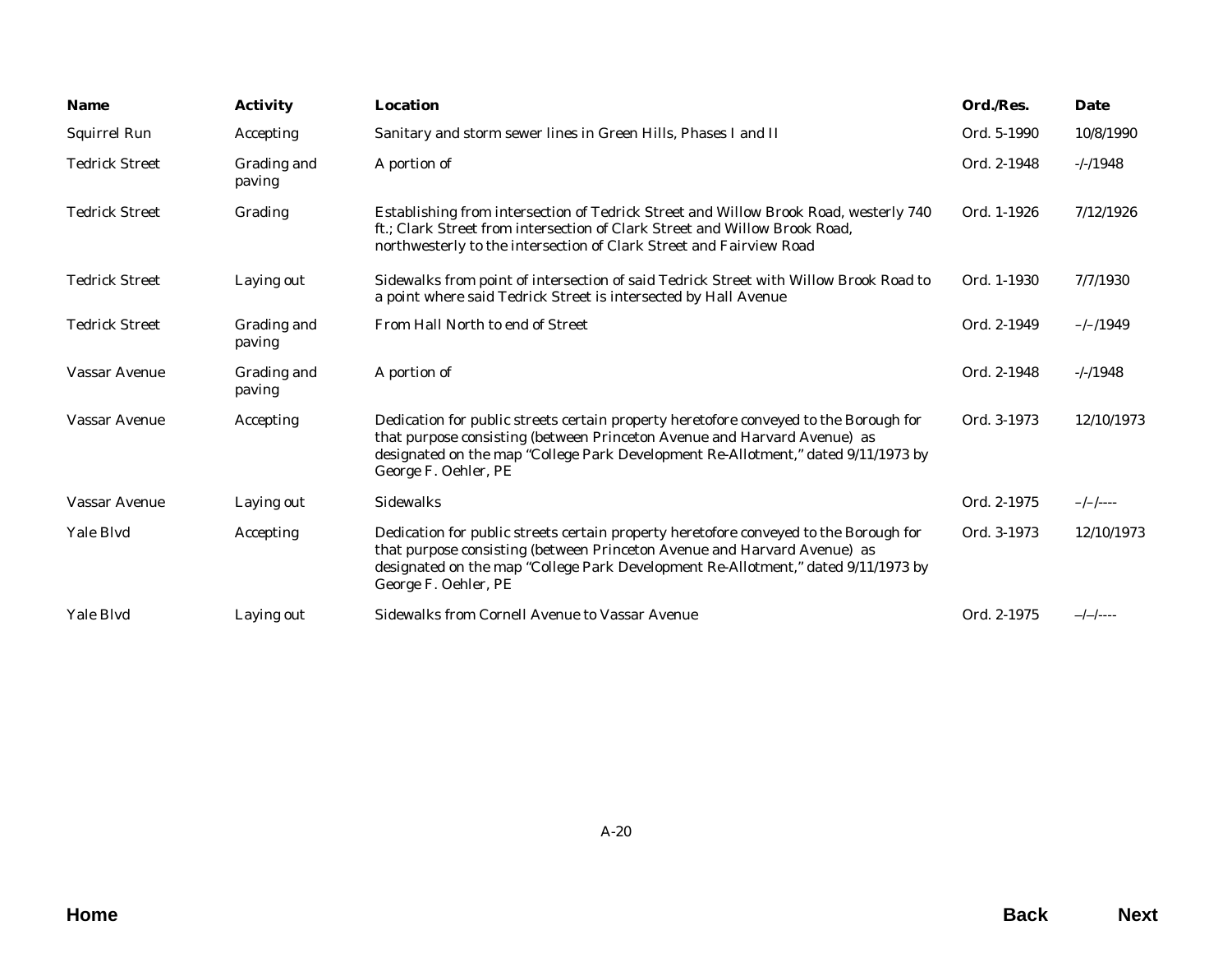# <span id="page-20-0"></span>**Appendix I**

**Water**

[Reserved]